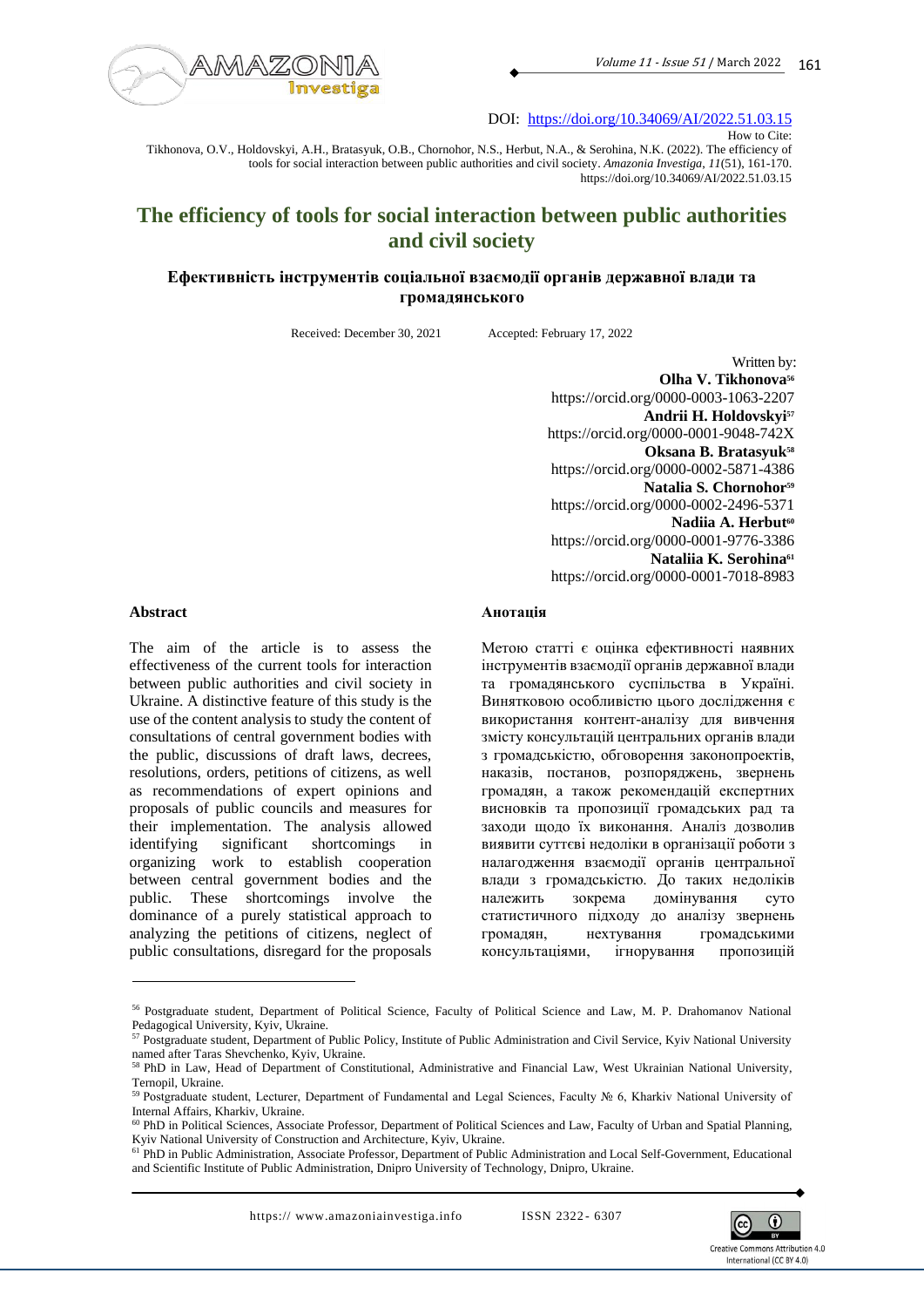of public expert committees, and a formal approach to the activities of public councils at the ministries. The decreasing effectiveness of interaction between public authorities and civil society in Ukraine is noted, which is caused by the bureaucratization of this process on the one hand, and by the lack of citizens' skills to defend their position in the legitimate field of social and political relations, on the other hand.

**Keywords:** civil society, government bodies, information, social partnership, legislative initiative, governance.

## **Introduction**

The interaction of public authorities with the civil society institutions is a precondition for the establishment of Ukraine as a legal democratic state. This interaction should promote the country's sustainable development by improving governance through the involvement of the public in the development and implementation of effective government programmes to address political, socio-economic and humanitarian problems, as well as to exercise control over the activities of public authorities at all levels in order to establish a state governed by the rule of law. The Revolution of Dignity showed the influence of the public on socio-political transformations, and also demonstrated the lack of effective interaction between the government and society. The National Strategy for Civil Society Development in Ukraine (2016-2020) adopted in February 2016 was designed to create favourable conditions for the development of civil society, establishing effective partnershipbased interaction between the public and public authorities, local self-government bodies. Other objectives of the Strategy included the provision of additional opportunities for the implementation and protection of human and civil rights and freedoms, meeting public interests through different forms of participatory democracy, public initiative and selforganization (Decree of the President of Ukraine № 68/2016 of February 26, 2016) 'On the National Strategy for Promoting the Development of Civil Society in Ukraine'.

Civil society institutions do not want to be passive observers of the decision-making process of the authorities, but want to cooperate actively with the latter to solve social problems. At the same time, most executive authorities feel the need to unite efforts with the public sector, looking for partner organizations" (Yarema, громадських експертних комісій, формальний підхід до діяльності громадських рад при міністерствах. Відзначається зниження ефективності взаємодії органів державної влади та громадянського суспільства в Україні, що зумовлено бюрократизацією цього процесу з одного боку, та відсутністю у громадян навичок відстоювати свою позицію в легітимному полі суспільно-політичних відносин з іншого боку.

**Ключові слова:** громадянське суспільство, державні органи, інформація, соціальне партнерство, законодавча ініціатива, управління.

2021). Therefore, it is necessary to change the vector of interaction between the state and the public sector in terms of searching for new mechanisms of interaction in order to implement different partnership formats. This approach has a long-term positive effect, as the experience of democratic countries, primarily the EU, testifies. So, a study of the practical side of the interaction of public authorities with civil society institutions is becoming especially relevant in Ukraine.

The aim of the article is to determine the effectiveness of the current tools for interaction between public authorities and civil society in Ukraine in a group of practices where the initiative belongs to the public.

The aim involved the following objectives:

- study the nature of citizens' participation in the development of management decisions (legislative initiatives, discussion of draft laws and other regulatory acts);
- − analyse the dynamics of citizens' petitions to government bodies;
- − consider the problems of consultations of public authorities with the public, as well as the effectiveness of the activities of public councils and the conduct of public examinations;
- compare the effectiveness of cooperation of public institutions included in the sample with the public.

#### **Literature Review**

Since the 1990's, the problem of relations between the state and civil society has acquired a new meaning against the background of the downfall of authoritarian regimes in Europe.

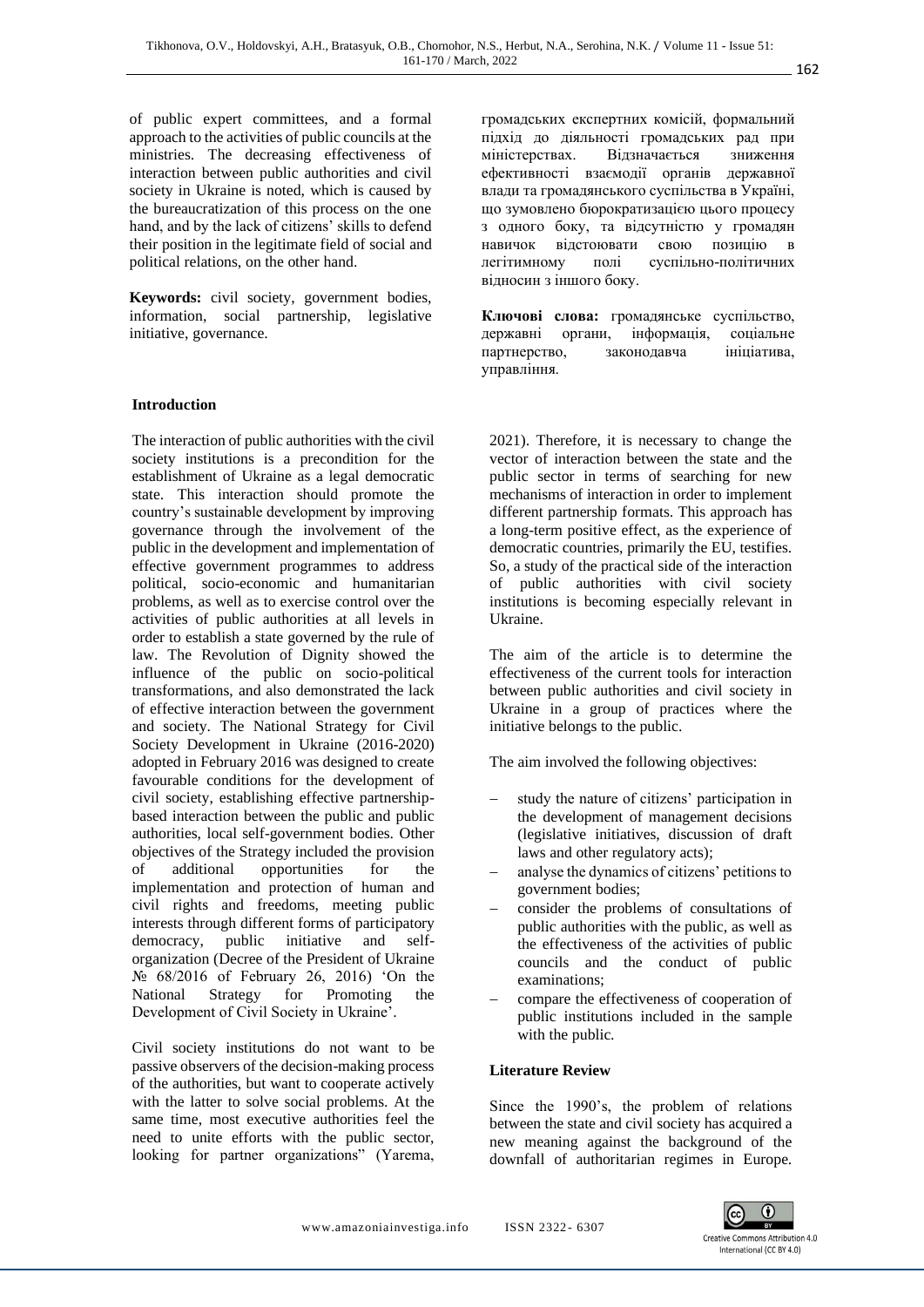

Thee began to consider civil society as a factor in opposition to the authoritarianism of the government and a condition for the development of democracy. These transformations in terms of the influence of civil society on state politics reflect the features of ideal democracy developed by Dahl (2017). In his opinion, an ideal democracy would have, at least, the following features:

- 1. Effective participation. Before accepting or rejecting a policy, members of the public can express their views on the policy to other members.
- 2. Equality in voting. Members of the public have the option to vote for or against politics, and all votes are counted as equal.
- 3. An informed electorate. Members of the public have the opportunity to learn, within a reasonable time, about the policy and possible policy alternatives, as well as their possible consequences.
- 4. Control of the agenda by citizens. Society, and only society, decides which issues are included in the decision-making agenda and how they are placed there. So, the democratic process is "open" in the sense that society can change the policy of the association at any time.
- 5. Engagement. Each member of the public has the right to participate in the association in the ways described.
- 6. Basic rights. Each of the necessary features of an ideal democracy provides for rights that are a necessary feature of an ideal democracy: in such a way each member of the public has the right to communicate with others, the right to have his/her vote counted equally with the votes of others, the right to collect information, the right to participate on an equal basis with other members, and the right to exercise control over the agenda together with other members.

Vandyck (2018), advocating a partnership between public authorities and civil society, notes: "As states have become more functional and democratic, the role of civil society has changed, as it is now largely recognized as a strategic partner... The reinterpreted relationship will be based on both sectors using their excellent assets and influence to better respond to complex development challenges".

The authors of the concept of participatory democracy, which has become one of the most popular in modern general theory of democracy, prioritize the importance of public participation in public affairs. As Delli (2009) defined, civic

engagement or participation is any individual or group activity aimed at resolving issues of public interest. As Checkoway and Aldana (2013) point out, civic engagement is "the process in which people take collective action to solve problems of public interest" and is "instrumental in democracy".

Building on this concept, Fowler and Biekart (2013) are looking at a comprehensive complement to this effort, called civic change. Based on a grounded empirical approach, researchers propose constituent principles and elements that can both improve and deepen the understanding of the relationship between civic engagement and socio-political processes. These<br>fundamental provisions find case-study fundamental provisions find case-study confirmation on the example of the participation of civil society in overcoming the consequences of the COVID-19 pandemic in the study by Kövér (2021).

His methodology also finds its rationale in the concept of electronic, or digital, democracy. Its founders Van Dijk and Hacker (2018) provided an interpretation of the concept as the sharing of information and communication technologies for political and democratic practices, both online and offline. Summarizing the leading concepts, Linder and Aichhozer (2019), proposed an understanding of e-democracy as a practice of democracy supported by digital media in political communication and participation. At the same time, e-participation involves all forms of political participation using digital media, including both officially institutionalized mechanisms and informal public engagement.

It is important that the theoretical and empirical developments of scientists have been enshrined in the regulatory documents of the UN, the Council of Europe and the European Union. The key principles of public participation in political decision-making, adopted by the Committee of Ministers of the Council of Europe (2017), define four types of public participation: provision of information, consultation, dialogue, active involvement. The updated code of best practices for public participation in decision-making, approved by the Standing Committee of the Council of Europe (2019) for adoption by the Conference of International Non-Governmental Organizations (INGOs) on October 30, 2019, defines such principles of political participation of citizens as: Participation, Trust, Accountability and Transparency, Independence. This document also describes a matrix of public participation, which consists of such tools as information, consultation, dialogue, partnership.

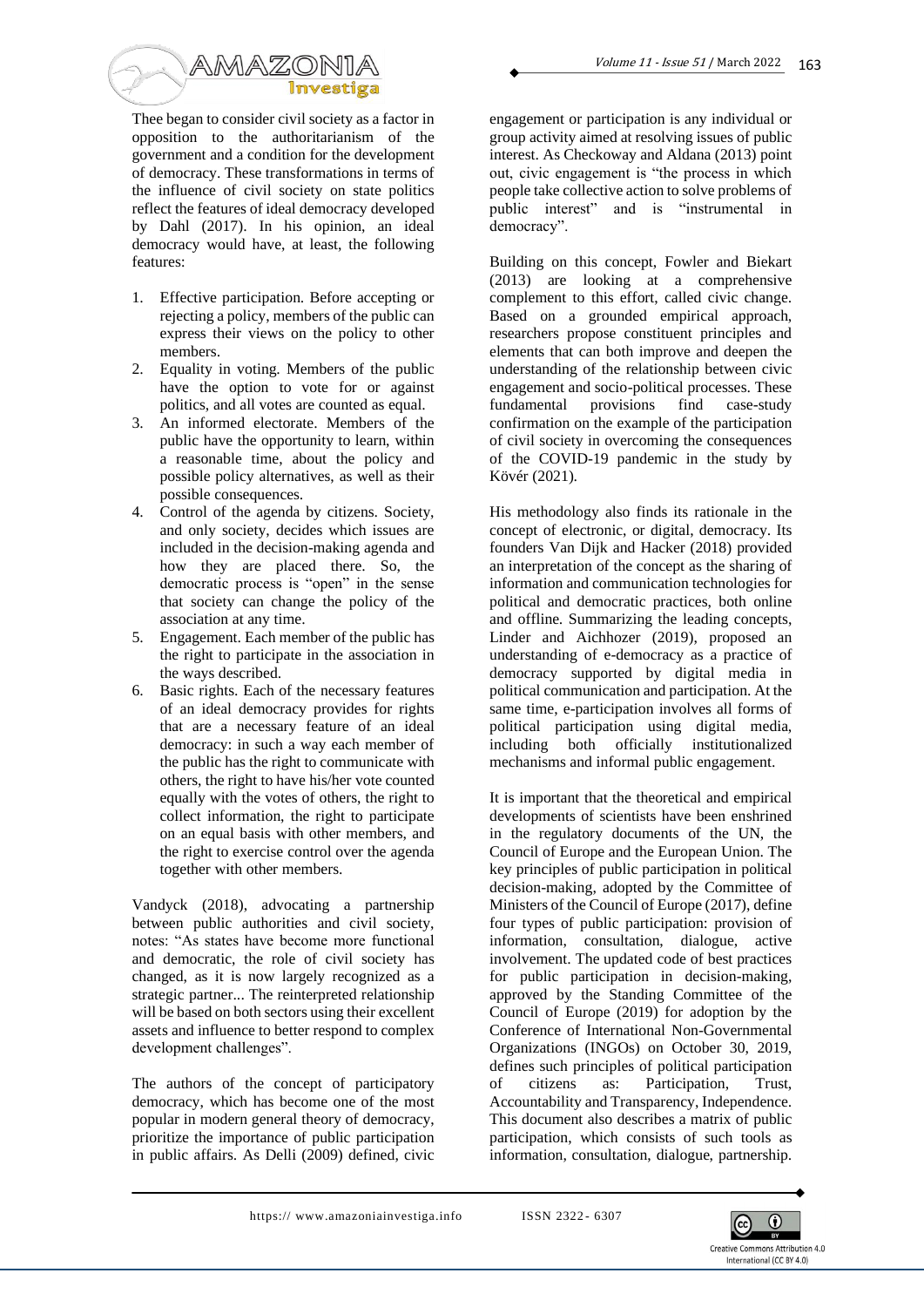These provisions serve as guidelines for the institutionalization of the process of involving citizens in the development of public policy.

## **Materials and Methods**

The first stage of the research procedure provided for the identification of particular instruments to be assessed. The groups of practices where the initiative belongs to the public have been included in such tools based on the recommendations of the Council of Europe mentioned above. These tools were divided according to the engagement levels and the opportunities for citizens to influence public policy-making. So, the first level — informing involved the analysis of the implementation of the Open Parliament and Open Government initiatives. The second level provided for the study of a basic tool of public participation citizens' petitions. At the beginning, data on the number of citizens' petitions to the central government bodies over the past five years were collected and posted on the relevant pages of official websites. The data collected were further summarized to provide their dynamics for the relevant institutions. The third level involved the analysis of the activity of citizens in submitting electronic petitions as a potential form of legislative initiative and the highest authorities' response. For this purpose, data on submitted petitions, for which the signatures are being collected, which are under consideration and which have already been responded to were collected on the relevant pages of the official websites of the Office of the President of Ukraine and the Verkhovna Rada of Ukraine. The fourth level provided for the analysis of citizen participation in the discussion of draft laws on the portal of the Verkhovna Rada of Ukraine, as well as consultations on regulations of the Cabinet of Ministers of Ukraine and other executive bodies using data obtained from official websites. The analysis covered not only the number of announced consultations, but also their real effectiveness in relation to the submitted proposals and their implementation. Data on the effectiveness of such specialized and qualified tools as expert committees of public organizations were studied at the fifth level. For this purpose, data were collected on the conduct of relevant inspections in the ministries, followed<br>by the analysis of the content of by the analysis of the content of recommendations and the state of their implementation. The sixth level involved determining the effectiveness of such supreme tool of interaction between the authorities and the public as public councils at the government agencies. Their organization, the regularity of

their work and the content of the produced documents were considered for this purpose.

The study's focus on the effectiveness of existing tools for social interaction between public authorities and civil society in Ukraine determined the application of the following methods:

- content analysis to study the content of consultations between the central government bodies and the public, to discuss draft laws, decrees, resolutions, orders and citizens' petitions, as well as recommendations of expert opinions and proposals of public councils, as well as measures for their implementation;
- statistical method to analyse the dynamics of citizens' and non-governmental organizations' petitions and requests to the authorities and responses of the latter;
- $comparative method$  to compare the actual indicators describing the effectiveness of cooperation of government agencies included in the sample with civil society.

## **Results**

- 1. The analysis of the implementation of the Open Parliament Initiative to better inform the public about the activities of the Verkhovna Rada of Ukraine and the Open Government Initiative of the Cabinet of Ministers of Ukraine revealed the following:
- a) The Open Parliament portal is designed to provide access to public information of the Verkhovna Rada of Ukraine in the form of open data, and provides access to information with the possibility of its subsequent free use.
- b) The Fifth Action Plan for the implementation of the Open Government Partnership Initiative in Ukraine, which was approved on February 24, 2021 (Decree of the Cabinet of Ministers No. 149 of February 24, 2021) on the implementation of the Open Government Partnership Initiative in Ukraine in years 2021-2022, is currently being implemented. The Plan encompassed 14 objectives, including: ensuring the functioning of the online platform for the interaction of executive authorities with citizens and civil society institutions (VzaiemoDiia platform); increasing transparency in infrastructure, extractive industries and public finance management; ensuring openness and transparency of state property accounting; providing access to

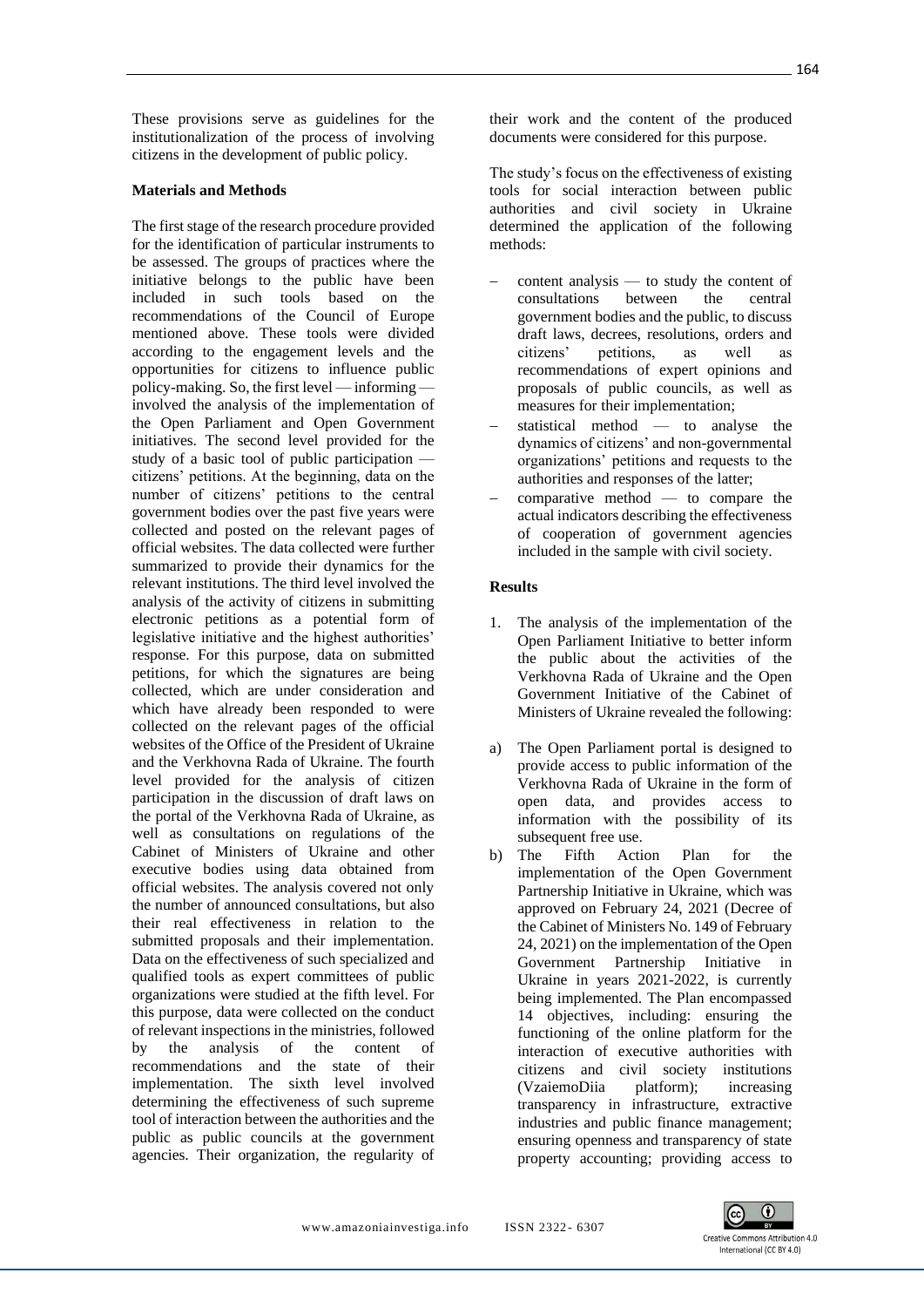

information on patenting and innovation development; further disclosure of information on beneficial owners; providing access to gender-disaggregated data.

2. The dynamics of citizens' petitions to public authorities calculated in the course of research is as follows (Table 1):

# **Table 1.**

*Dynamics of Ukrainian citizens' petitions submitted to public authorities (2016-2020)*

|                                         | 2016           | 2017    | 2018    | 2019   | 2020       |
|-----------------------------------------|----------------|---------|---------|--------|------------|
|                                         |                |         |         |        |            |
| Office of the President of Ukraine      | 54,100         | 65,500  | 61,723  | 74,984 | 64,558     |
| Verkhovna Rada of Ukraine               | 95,800         | 113,700 | 105,100 | 78,300 | 118,000    |
| Cabinet of Ministers of Ukraine         |                |         |         | 20,845 | 27,199     |
| Ministry of Defence of Ukraine          | 54,959         | 50,230  | 54,392  | 62,132 | 67,290     |
| Ministry of Foreign Affairs of Ukraine  | No information |         |         |        |            |
|                                         |                |         |         |        | For the    |
|                                         |                |         |         |        | first half |
| Ministry of Internal Affairs of Ukraine |                | 12,766  | 11,807  | 13,398 | of the     |
|                                         |                |         |         |        | year       |
|                                         |                |         |         |        |            |
|                                         |                |         |         |        | 11,773     |
| Security Service of Ukraine             | No information |         |         |        |            |
|                                         |                |         |         |        | For the    |
|                                         |                |         |         |        | first half |
| Ministry of Healthcare of Ukraine       | 19,308         | 26,472  | 19,629  | 18,268 | of the     |
|                                         |                |         |         |        | year       |
|                                         |                |         |         |        | 9,976      |
|                                         | For the        |         |         |        |            |
|                                         | first half     |         |         |        |            |
| Ministry of Education and Science of    | of the         | 11,865  | 14,506  |        |            |
| Ukraine                                 | year           |         |         |        |            |
|                                         |                |         |         |        |            |
|                                         | 6,335          |         |         |        |            |
| Ministry of Social Policy of            | 37,483         | 35,181  | 34,752  | 35,217 | 26,168     |
| Ukraine                                 |                |         |         |        |            |
| Ministry of Economy of Ukraine          | 2,933          | 2,522   | 3,369   | 2,707  | 6,688      |
| Ministry of Justice of Ukraine          | No information |         |         |        |            |

- 3. The analysis of the citizens' activity in the submission of electronic petitions as a potential form of legislative initiative revealed the following:
- a) There is no generalized information on the official portal of the Verkhovna Rada of Ukraine in the Citizens' Petitions section. According to the authors' calculations, there were only 45 petitions for which signatures are being collected as of November 26, 2021, (Verkhovna Rada of Ukraine, n. d.). But there are no petitions pending (i.e. they did not get the required number of 25,000 votes).
- b) The official portal of the Office of the President of Ukraine (n. d.), the Citizens' Petitions section provides no generalized information about petitions. The authors counted only 94 petitions that were responded to. A curious fact is that the petition for the resignation of the President

of Ukraine Volodymyr Zelensky had the largest number of votes (60,189).

- 4. The analysis of citizens' participation in the discussion of draft laws on the Verkhovna Rada of Ukraine website, as well as consultations on the regulatory acts of the Cabinet of Ministers of Ukraine and other executive authorities gave the following results:
- a) As of November 26, 2021, the following statistical information is posted on the Verkhovna Rada of Ukraine website. Draft laws submitted for discussion by committees: submitted for discussion out of 23 committees — 0, discussion completed — 5 (Anti-Corruption Committee - 2, Committee on Humanitarian and Information Policy — 1, Committee on Ukraine's Integration into the European Union  $-1$ , Committee on State Building,

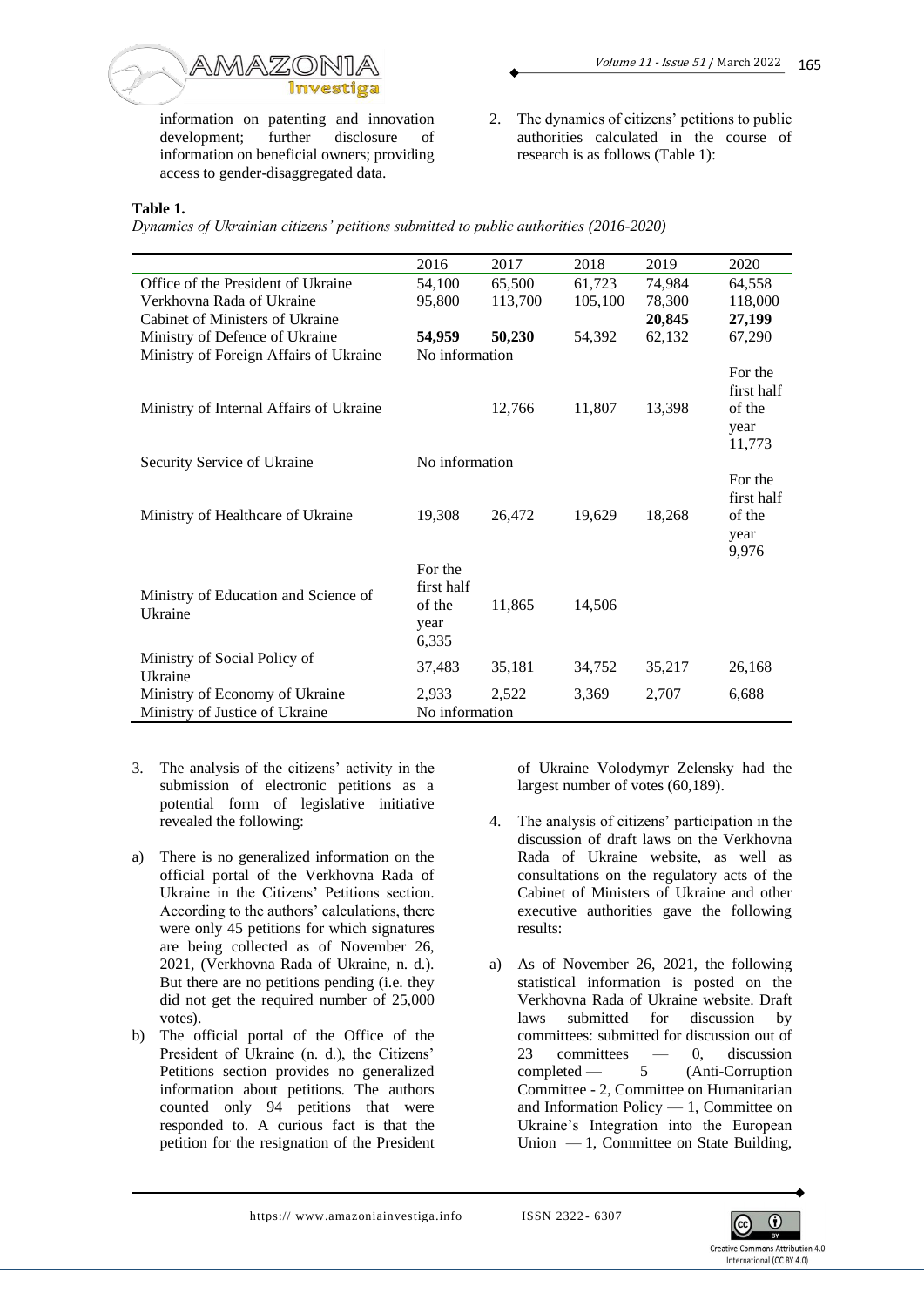Local Governance, Regional and Urban Development  $-1$ ).

By headings: submitted for discussion out of 13 headings — 0, discussion completed — 27 (Legal policy — 19, State Building — 3, Sectoral Development — 3. Bilateral international agreements — 1, Others (Verkhovna Rada statements, applications) – 1) (Verkhovna Rada of Ukraine, n. d.).

b) Based on the data posted on the Cabinet of Ministers of Ukraine (n. d.) official website the authors calculated those 72 executive authorities held 1,463 events as part of public consultations during the first half of 2021. There were 1,389 issues of public importance submitted for discussion, including 802 draft regulatory documents. The number of the events held as part of public consultations was as follows: in ministries — 511, in other executive authorities — 321, in regional and Kyiv city public administrations — 631. At the same time, issues of public importance were discussed: in ministries — 511, in other executive authorities — 291, in regional and Kyiv city public administrations — 587.

In 2020 75 executive authorities held 3,107 events as part of public consultations. There were 3,024 issues of social importance submitted for discussion, including 1,715 draft regulatory acts. The number of events held as part of public consultations: in ministries — 1,094, in other executive authorities — 572, in regional and Kyiv city public administrations  $-1,441$ . The number of issues of social importance discussed: in ministries — 1,094, in other executive authorities  $-533$ , in regional and Kyiv city public administrations — 1,397. A comparison with similar data on the ministries' websites showed, however, that they register only the announced consultations and do not contain information about the real efficiency of these measures.

c) Content analysis of the information collected on the government agencies' official websites included in the sample revealed the following.

There is no information at all about holding consultations with the public on the Office of the President of Ukraine official portal.

Only general theoretical information is posted on the Security Service of Ukraine website in the Public Control sub-section. It is also indicated

that there were developed platforms for communication with a number of business associations, representatives of the IT sector, human rights organizations on the Service management initiative, but it is not indicated where these platforms are.

Only instructions for holding consultations are posted on the Ministry of Defence of Ukraine official website, on a page hidden in the Public Council sub-section (Ministry of Defence of Ukraine, n. d./a), but there is no information about their actual holding.

The Ministry of Foreign Affairs of Ukraine website reports that the public consultations announced in 2018 and 2019 were not held because of the absence of public representatives and the media (Ministry of Foreign Affairs of Ukraine, 2019a). There are no announcements at all about consultations for the next two years.

The Ministry of Internal Affairs of Ukraine (2021) announced 21 public consultations in 2021 on its official website and provided detailed reports on 20 of them.

The Ministry of Healthcare of Ukraine (n. d.) website provides no information about electronic consultations at all. In 2021 the Ministry announced 8 public consultations. But the information about the proposals is usually not detailed. The report on public discussion of the Cabinet of Ministers of Ukraine draft order "On the Affordable Medicines Reimbursement Programme" is indicative in terms of effectiveness. It shows that only 1 out of 16 proposals was taken into account, 1 was partially taken into account, 14 were not taken into account.

According to the authors' calculations, the Ministry of Education and Science of Ukraine (2018) announced 119 public discussions and consultations in 2018, 106 in 2019, 138 in 2020, and 97 as of November 2021 but there are no reports on the results of these events on the website.

The Ministry of Social Policy of Ukraine (n. d.) announced 90 public consultations in 2021.

An analysis of reports shows that the citizens' engagement level in the discussion of draft regulatory acts is rather low. An exception was the discussion of the Draft Decree "On Amendments to the National Strategy for Reforming the System of Institutional Care and Upbringing of Children for 2017-2026" held on

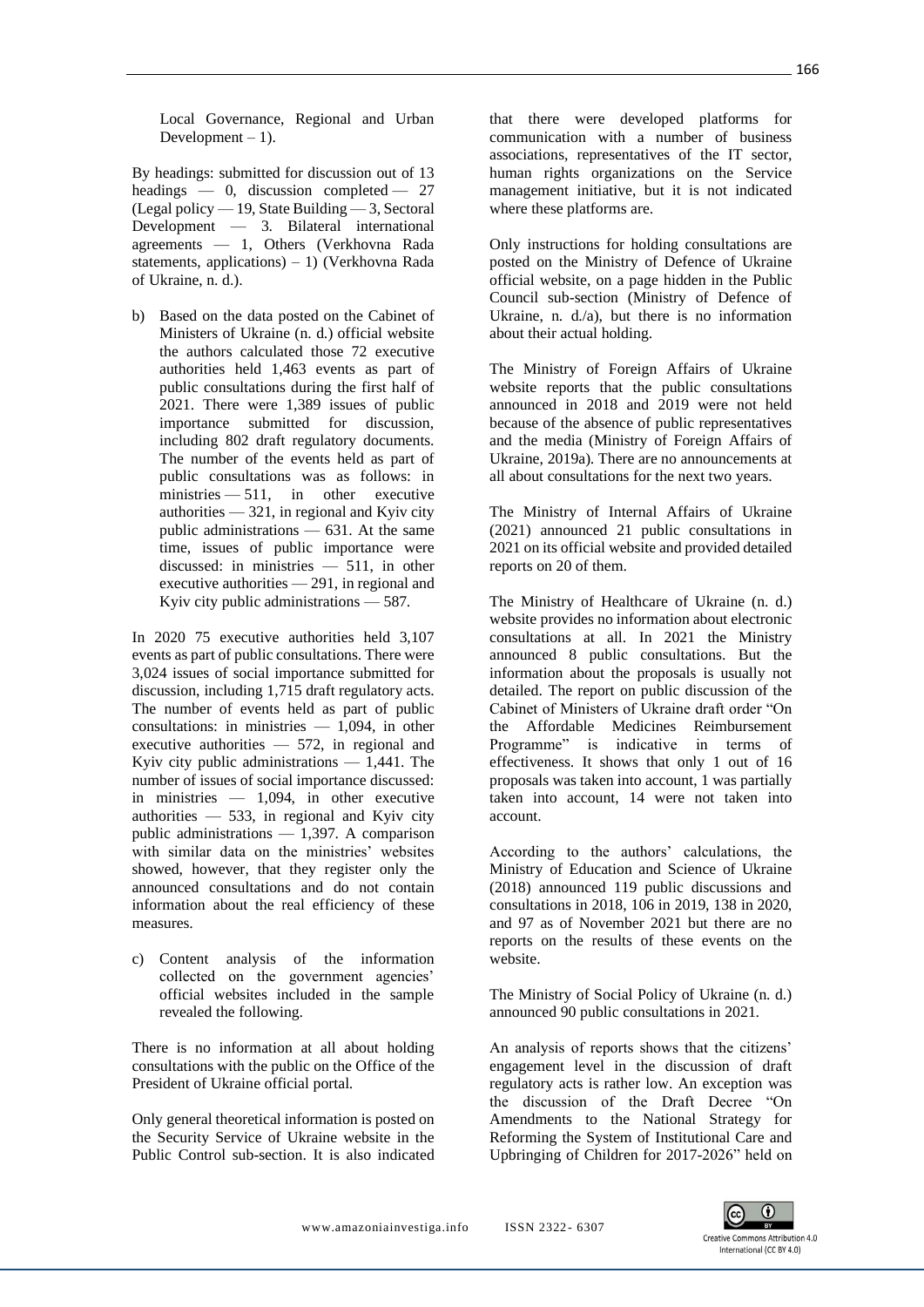

January 16, 2021. It was joined by 1,542 users, out of which 1,125 agreed with the project, and 143 proposals were submitted.

- 5. The study of the effectiveness of such specialized and qualified tools as expert committees of public organizations revealed the following:
- a) According to the Cabinet of Ministers of Ukraine, 35 examinations of ministries, other executive authorities, regional and district public administrations were carried out.
- b) According to the information posted on the official websites, the Office of the President of Ukraine, the agencies of the Verkhovna Rada of Ukraine and the Cabinet of Ministers of Ukraine, as well as the Security Service of Ukraine did not carry out any public examinations, and it was not planned as of November 2021.
- c) The analysis of public examinations conducted by the Ukrainian Democracy public association on the interaction of ministries with the public is of particular importance for this research. Those examinations were carried out in 2018 at the Ministry of Foreign Affairs of Ukraine and the Ministry of Defence of Ukraine, and in 2019 — at the Ministry of Internal Affairs and the Ministry of Justice of Ukraine. Based on the examinations results, all ministries were recommended to create "Study of public opinion" sub-section on the official websites within the existing "Public" section and ensure its filling. But, despite the introduction of this proposal into the expert recommendations implementation plans, not a single ministry has yet fulfilled it. According to the results of the examinations, the Ministry of Foreign Affairs of Ukraine (2019b) received a total of 11 recommendations, and only 3 were fulfilled.

Despite the fact that 33 proposals were submitted to the Ministry of Defence of Ukraine (n. d./b), their implementation plan includes only 5 items, 3 of which are briefings. Moreover, the item that provides for the conduct of anti-corruption examinations, was left unfulfilled.

The Ministry of Justice of Ukraine (n. d.) has fulfilled only 4 out of 10 proposals.

Based on the examination results, the Ministry of Internal Affairs (n. d./b.) issued 2 orders, developed an action plan for the fulfilment of expert proposals. In this regard, 41 proposals of the public association were summarized in 10 items, 9 of which were fulfilled.

# **Discussion**

Discussion of the results of this study opens up three discussion panels. The opportunities for discourse opened up in the first panel are related to the comparison of indicators that determine the difference in the level of interaction between different public authorities of Ukraine, which were included in the sample, and civil society. The second panel results from a critical analysis of the methods used to determine the effectiveness of social interaction between public authorities and civil society. Finally, the third panel is based on the issue of the people's legislative initiative.

1. Comparative analysis of the effectiveness of interaction between public authorities included in the sample with civil society shows that operating in a familiar social environment, being guided by uniform regulatory acts and having the same institutional capacity, different institutions have different attitudes to the use of available tools for this interaction. This difference is noticeable even inside the functional blocks. In the social and economic block, despite all the existing shortcomings, the Ministry of Social Policy confidently holds the lead in such indicators as the dynamics of petitions, public consultations, response to the opinions of expert committees, and the Public Council's activities. Against this background, the position of the Ministry of Health seems completely irresponsible, which, instead of stepping up efforts to cooperate with citizens during the pandemic, avoids consultations with them and possible helpful advice from the Public Council. This position of the Ministry of Health obviously contradicts the world practice, which is described in Kövér (2021).

Strange though it might seem, the Ministry of Defence of Ukraine has significant advantages over the Ministry of Foreign Affairs in terms of openness to citizens' petitions in the block of institutions responsible for the external functions of the state. The dynamics of petitions identified by the author indicate that the Ministry of Defence is one of the leaders, and the main diplomatic mission, the heads of which always loudly declare their commitment to European democratic principles, does not even have open and accessible reporting on citizens' petitions.

https://www.amazoniainvestiga.info ISSN 2322-6307

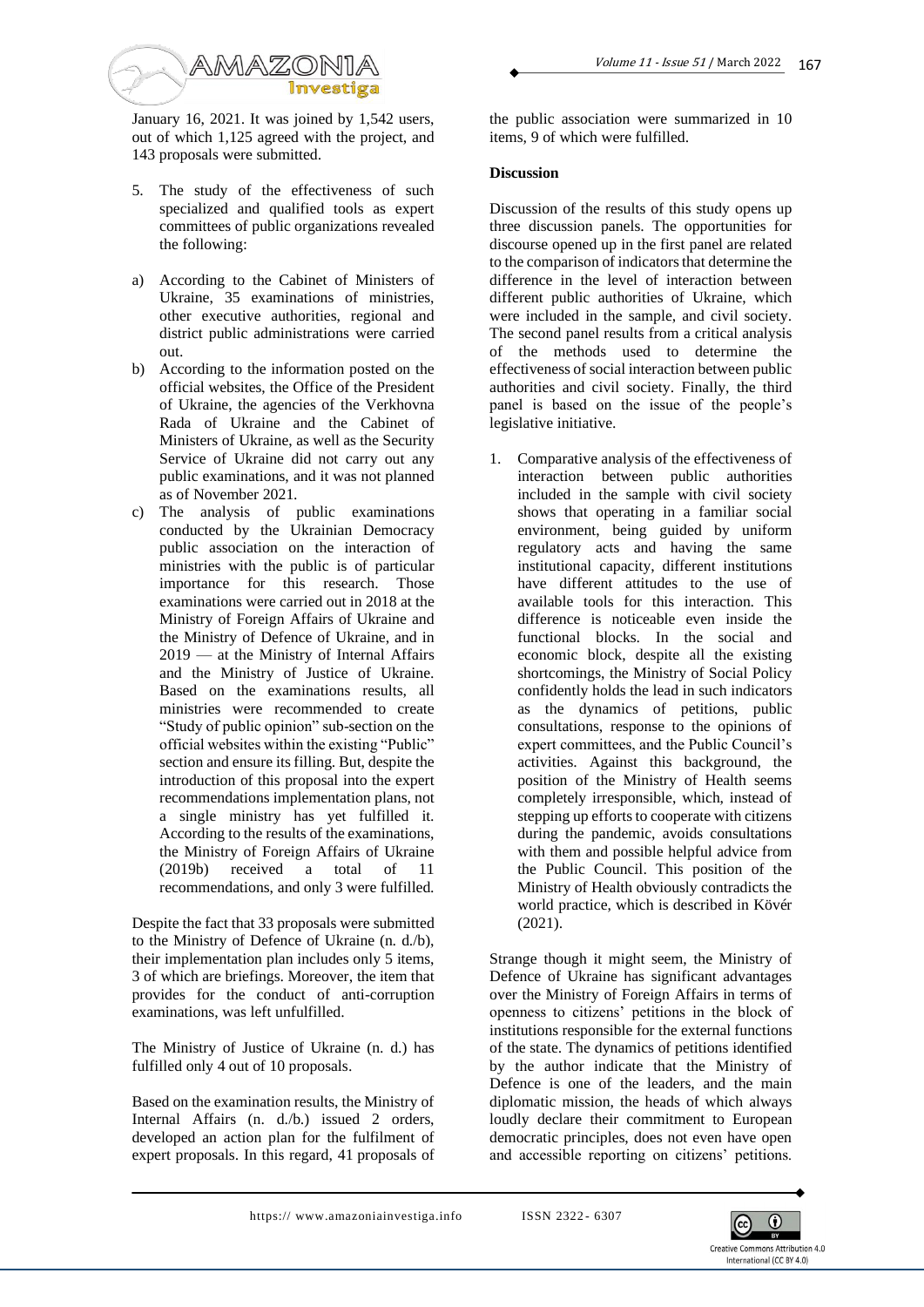This discrepancy is even more apparent, given the unsatisfactory work of the Ministry of Foreign Affairs on organizing consultations and the lack of cooperation with the Public Council. The position of the Ministry of Foreign Affairs proves that, as Vandyck (2018) writes**,**  government agencies manipulate and shape the civic space to prevent the influence of civil society through various forms of co-optation. As the results show, this thesis can also be addressed to the agencies of Office of the President of Ukraine, the Cabinet of Ministers of Ukraine and the Verkhovna Rada.

In a legal bloc that combines human rights and law enforcement agencies, the Ministry of the Internal Affairs looks much more open to cooperation with the public than the Security Service, and even the Ministry of Justice. In general, almost complete lack of real interaction between the Security Service of Ukraine and the public threatens to leave this strict power without any public control. In discussing this issue, we should take into account the conclusion made by Loada and Moderan (2015) that the lack of civilian democratic control and oversight of the security sector creates favourable conditions for corruption, impunity and harassment, where even the most effective security sector can become a tool of authoritarian rule.

2. The research results also encourage critical analysis of methods for determining the effectiveness of interaction between government and society, which are proposed in the modern literature.

They include the normative method, which provides that efficiency is determined by the level of legitimization of civil society participation in public administration. For example, Puljek-Shank (2018) argues that legitimization is associated with different strategies and activities that allow for greater activity and broader results. But the presented results show that a developed regulatory framework is not a guarantee of effective interaction between the government and society.

3. The research results allow us to see the problem of people's legislative initiative in a new light, as they actually refute assertion that the effectiveness of electronic petitions, public examinations, public consultations, and public control has long been beyond doubt. Considering petitions as a form of legislative initiative, it should be recognized that the real activity of citizens in this area, as well as in the discussion of draft laws and

other regulatory acts is extremely low. So, even provided that all procedural difficulties are resolved through regulatory instruments, the issue of involving the people in a broad sense of the word in initiating draft regulatory acts for consideration in a representative public authority remains open. Forecasts based on disappointing statistics provided in the research results can be supported by references to the experience of European countries.

#### **Conclusions**

Assessment of the effectiveness of the current tools for interaction between public authorities and civil society is an urgent research objective in view of the need to establish an effective partnership between these social efforts to address pressing problems. The concept of civil society, which has its roots in antiquity and was developed in the works of liberal humanists of the New Age, became relevant again at the end of the 20<sup>th</sup> century because of the development of democratization. This concept has undergone significant changes in the  $21<sup>st</sup>$  century due to the spread of different online forms of civic activity. The issue of increasing the role of citizens in public affairs, including public administration, is usually considered in scientific discourse in the regulatory and organizational aspect. But these approaches do not allow revealing the meaningful core of the interaction between government and civil society.

This is why the authors of this study focused on the content analysis, where central government bodies of Ukraine were the objects. The study was gradually ascending by levels characterized by the degree of engagement and the possibility of citizens' influence on the public policy making: information, petitions, public consultations and discussions, qualified public examinations, activities of Public Councils at the ministries, etc. This approach allowed obtaining the results that describe the real state of social interaction between public authorities and the public.

The study demonstrated that, the quality of interaction between public authorities and the public in Ukraine remains unsatisfactory and does not provide effective social partnership despite the regulatory framework, as well as organizational and institutional tools that meet the best international standards. The effectiveness of public authorities' interaction with civil society is declining, on the one hand, due to the bureaucratization of this process,

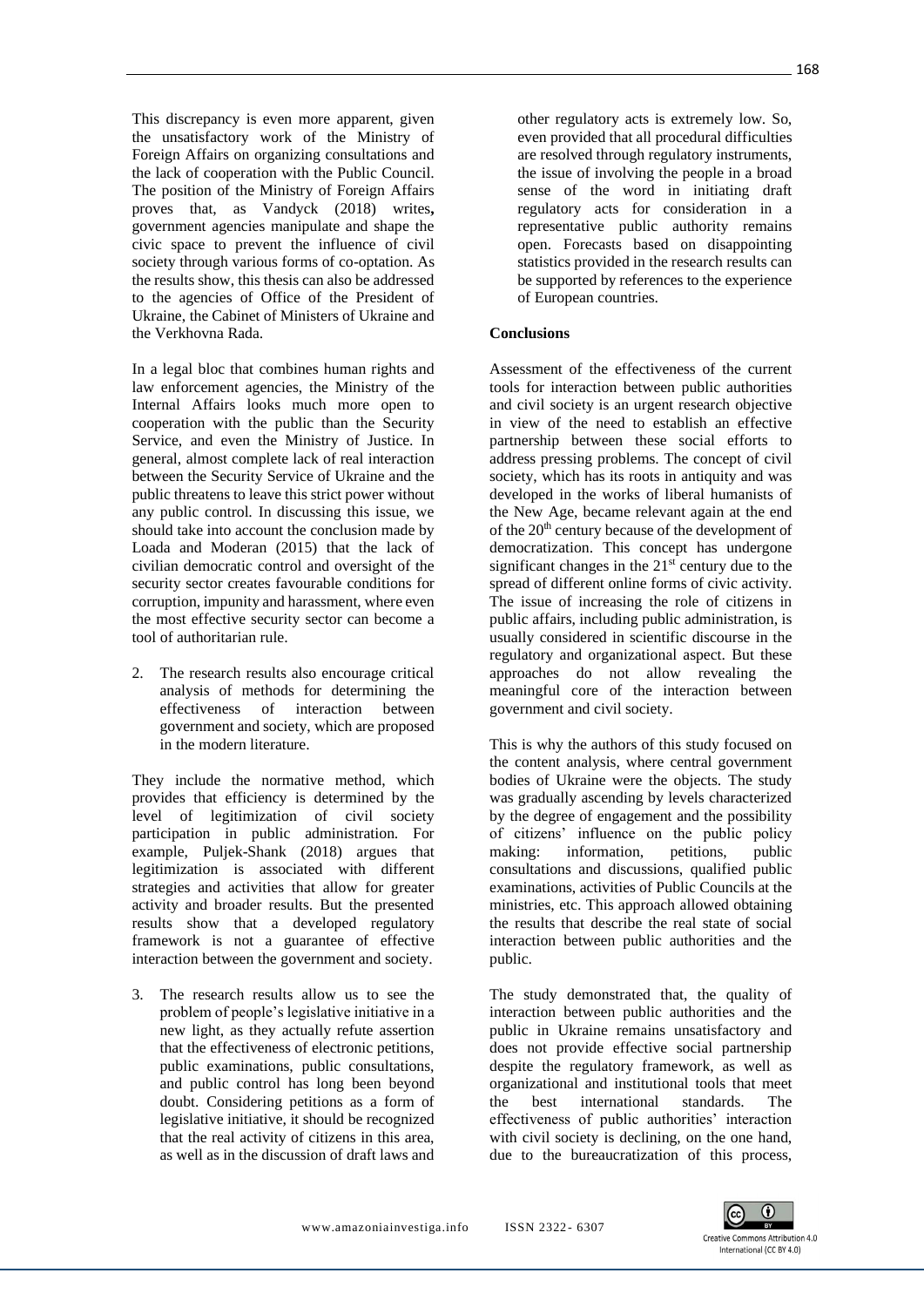

which is manifested in the dominance of a purely statistical approach to the analysis of citizens' petitions, contempt for public consultations, disregard for proposals of public expert committees, and formal approach Public Councils at the ministries. On the other hand, the current tools of interaction is due to the low activity of citizens in signing petitions, discussing draft laws and other regulatory acts, reluctance or inability of Ukrainians to use legitimate tools to influence the government, as well as the involvement of some public organizations. Therefore, it is urgent to provide guarantees for the implementation of public initiatives of social significance, as well as the establishment of an active civil position among Ukrainians and the ability to defend it in the legitimate field of public relations. The results obtained in the course of the study and the conclusions drawn on their basis will be useful in the process of implementing the National Strategy for Civil Society Development in Ukraine for 2021-2026. Further research in this area will be related to a comparative analysis of the tools for social interaction between public authorities and civil society in Ukraine and EU member states.

## **Bibliographic references**

- Cabinet of Ministers of Ukraine. (n. d.). Consideration of citizens' appeals: reports. Retrieved from https://www.kmu.gov.ua/gromadskosti/zver nennya-gromadyan/rozglyad-zvernengromadyan-zviti
- Checkoway, B., & Aldana, A. (2013). Four forms of youth civic engagement for diverse democracy. Children and Youth Services Review, 35(11), 1894-1899. https://doi.org/10.1016/j.childyouth.2013.09. 005
- Committee of Ministers of the Council of Europe. (2017). Guide principles for civil participation in the political decision-making process (approved by the Committee of Ministries on 27 September 2017). Retrieved from https://rm.coe.int/guidelines-for-civilparticipation-in-political-decision-makingen/16807626cf
- Council of Europe (2019). Code of good practice for civil participation in the decision-making process (revised). Approved by the Standing Committee on 24 June 2019 for adoption by the conference of INGOS on 30 october 2019. Retrieved from from
	- https://www.kmu.gov.ua/storage/app/sites/1/ 17-civik-2018/rubrik\_rekomehdation/codeof-good-practice-301019-en.pdf
- Dahl, R. A. (2017)**.** Democracy. Britannica. Retrieved from  $\sim$ https://www.britannica.com/topic/democrac y
- Decree of the Cabinet of Ministers No. 149 of February 24, 2021 on the implementation of the Open Government Partnership Initiative in Ukraine in years 2021-2022 (Last modified 23 December 2021). Retrieved from https://zakon.rada.gov.ua/laws/show/149- 2021-%D1%80#Text
- Decree of the President of Ukraine № 68/2016 of February 26, 2016 'On the National Strategy for Promoting the Development of Civil Society in Ukraine' (Last modified 26 February 2016). Retrieved from https://www.president.gov.ua/documents/68 2016-19805
- Delli, M. (2009). [Civic engagement.](http://www.apa.org/education/undergrad/civic-engagement.aspx) American Psychological Association. Retrieved from https://www.apa.org/educationcareer/undergrad/civic-engagement
- Fowler, A., & Biekart, K. (2013). Relocating civil society in a politics of civic-driven change. Development Policy Review, 31(41), 463–483. https://doi.org/10.1111/dpr.12015
- Kövér, Á. (2021). The relationship between government and civil society in the era of COVID-19. Nonprofit Policy Forum, 12(1), 1-24. https://doi.org/10.1515/npf-2021-0007
- Linder, R. & Aichhozer, G. (2019). Edemocracy: conceptual foundations and recent trends. In E. Hennen et al. (Eds.), European e-democracy in practice (pp. 11- 45). Cham, Switzerland: Springer Nature. https://doi.org/10.1007/978-3-030- 27184-8\_2
- Loada, A., & Moderan, O. (2015). Civil society involvement in security sector reform and governance. In O. Moderan (Ed.), Toolkit for security sector reform and governance inWest Africa. Geneva, Switzerland: DCAF. Retrieved from  $\sim$ https://issat.dcaf.ch/download/104807/18758 74/SSRG-West-Africa-Toolkit-Tool-6- EN.pdf
- Ministry of Defence of Ukraine. (n. d./a). Electronic consultations. Retrieved from https://www.mil.gov.ua/diyalnist/zvyazki-zgromadskistyu/gromadska-rada/konsultaczii/
- Ministry of Defence of Ukraine. (n. d./b). Reports. Retrieved from https://www.mil.gov.ua/zvernennyagromadyan/pub-reports/
- Ministry of Education and Science of Ukraine (2018). Civil expertise. Retrieved from https://mon.gov.ua/ua/ministerstvo/gromads kosti/konsultaciyi-zgromadskistyu/gromadska-ekspertiza